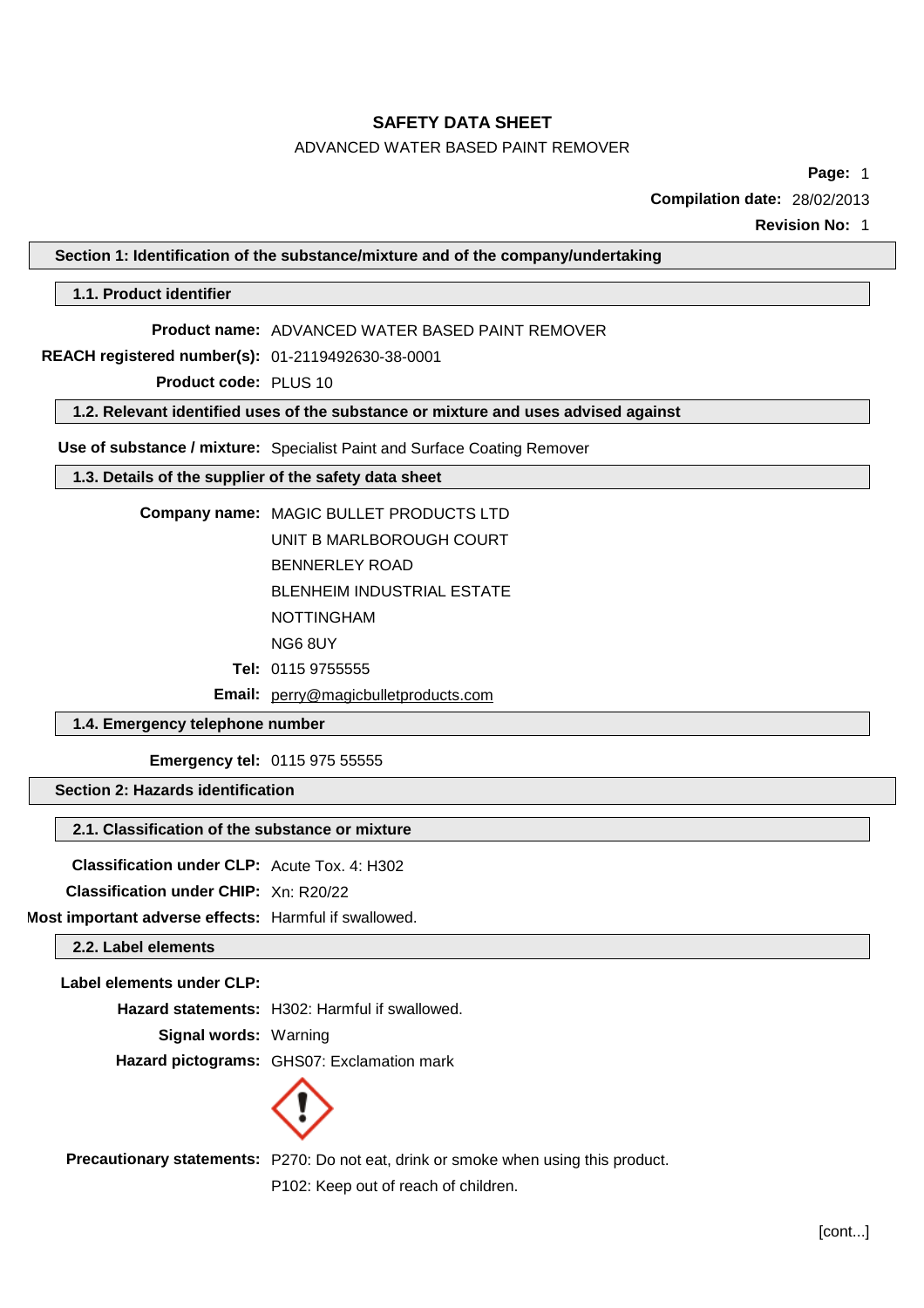## ADVANCED WATER BASED PAINT REMOVER

**Page:** 2

P260: Do not breathe fumes.

P301+312: IF SWALLOWED: Call a POISON CENTER or doctor if you feel unwell. P280: Wear. P304+340: IF INHALED: Remove victim to fresh air and keep at rest in a position comfortable for breathing. P330: Rinse mouth. P501: Dispose of hazardous or special waste collection point to. P264: Wash hands thoroughly after handling.

**2.3. Other hazards**

**PBT:** This product is not identified as a PBT substance.

## **Section 3: Composition/information on ingredients**

**3.1. Substances**

## **Chemical identity:** ADVANCED WATER BASED PAINT REMOVER

## **Section 4: First aid measures**

## **4.1. Description of first aid measures**

| Skin contact: Remove all contaminated clothes and footwear immediately unless stuck to skin.       |
|----------------------------------------------------------------------------------------------------|
| Drench the affected skin with running water for 10 minutes or longer if substance                  |
| is still on skin. Consult a doctor.                                                                |
| <b>Eye contact:</b> Bathe the eye with running water for 15 minutes. Consult a doctor.             |
| Ingestion: Wash out mouth with water. Do not induce vomiting. If conscious, give half a litre      |
| of water to drink immediately. Consult a doctor.                                                   |
| Inhalation: Remove casualty from exposure ensuring one's own safety whilst doing so. Consult       |
| a doctor.                                                                                          |
| 4.2. Most important symptoms and effects, both acute and delayed                                   |
| <b>Skin contact:</b> There may be irritation and redness at the site of contact.                   |
| Eye contact: There may be irritation and redness. The eyes may water profusely.                    |
| Ingestion: There may be soreness and redness of the mouth and throat. Nausea and                   |
| stomach pain may occur. There may be vomiting.                                                     |
| <b>Inhalation:</b> There may be irritation of the throat with a feeling of tightness in the chest. |
| Delayed / immediate effects: Immediate effects can be expected after short-term exposure.          |
| 4.3. Indication of any immediate medical attention and special treatment needed                    |

**Immediate / special treatment:** Show this safety data sheet to the doctor in attendance.

### **Section 5: Fire-fighting measures**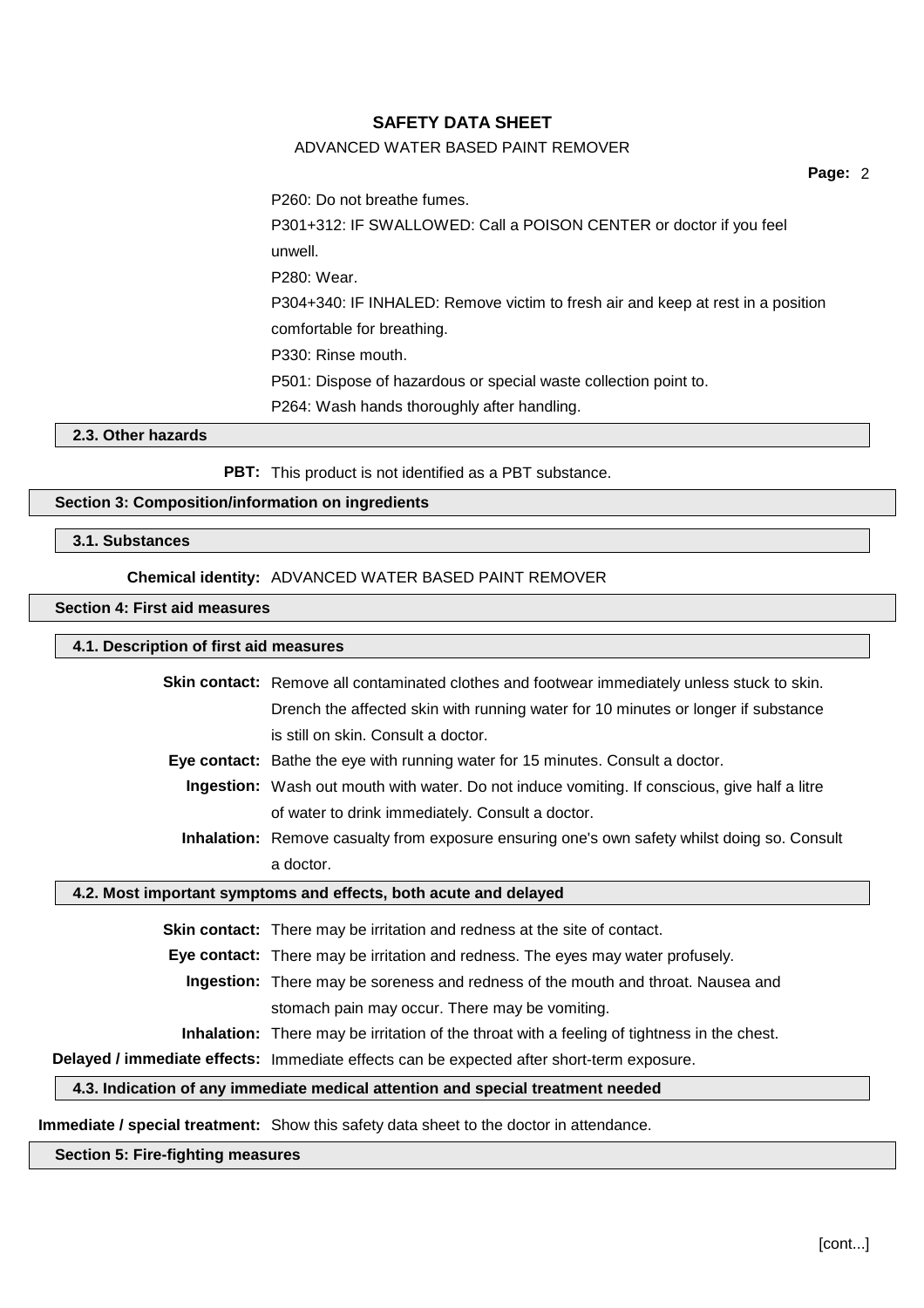## ADVANCED WATER BASED PAINT REMOVER

#### **5.1. Extinguishing media**

**Extinguishing media:** Suitable extinguishing media for the surrounding fire should be used. Use water spray to cool containers.

### **5.2. Special hazards arising from the substance or mixture**

**Exposure hazards:** In combustion emits toxic fumes.

### **5.3. Advice for fire-fighters**

**Advice for fire-fighters:** Wear self-contained breathing apparatus. Wear protective clothing to prevent contact with skin and eyes.

**Section 6: Accidental release measures**

**6.1. Personal precautions, protective equipment and emergency procedures**

**Personal precautions:** Refer to section 8 of SDS for personal protection details. If outside do not approach from downwind. If outside keep bystanders upwind and away from danger point. Mark out the contaminated area with signs and prevent access to unauthorised personnel. Turn leaking containers leak-side up to prevent the escape of liquid.

## **6.2. Environmental precautions**

**Environmental precautions:** Do not discharge into drains or rivers. Contain the spillage using bunding.

#### **6.3. Methods and material for containment and cleaning up**

**Clean-up procedures:** Absorb into dry earth or sand. Transfer to a closable, labelled salvage container for disposal by an appropriate method.

#### **6.4. Reference to other sections**

**Reference to other sections:** Refer to section 8 of SDS.

**Section 7: Handling and storage**

## **7.1. Precautions for safe handling**

**Handling requirements:** Avoid direct contact with the substance. Ensure there is sufficient ventilation of the area. Do not handle in a confined space. Avoid the formation or spread of mists in the air.

#### **7.2. Conditions for safe storage, including any incompatibilities**

**Storage conditions:** Store in cool, well ventilated area. Keep container tightly closed.

**Suitable packaging:** Must only be kept in original packaging.

## **7.3. Specific end use(s)**

**Specific end use(s):** Paint and varnish remover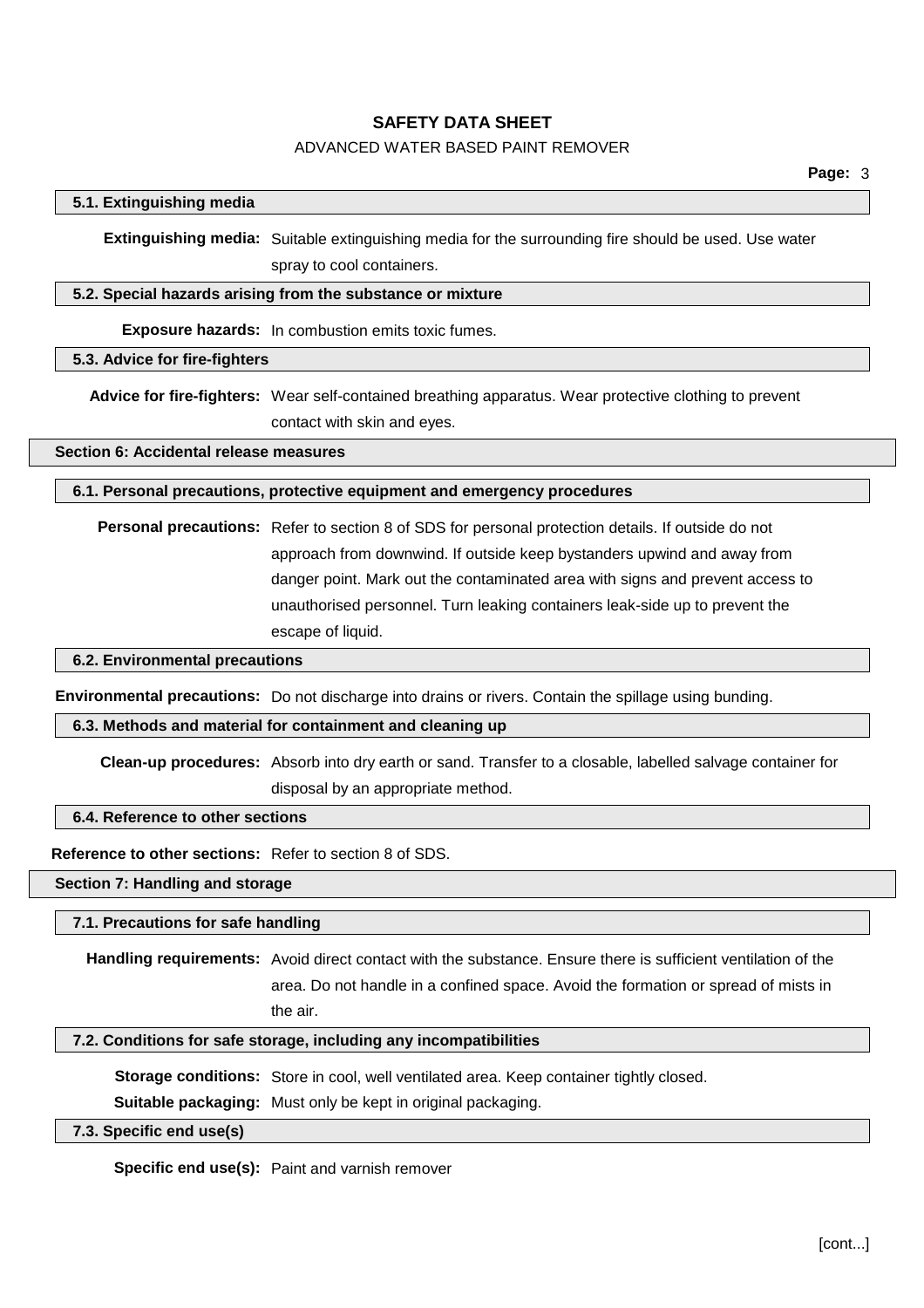### ADVANCED WATER BASED PAINT REMOVER

**Page:** 4

### **Section 8: Exposure controls/personal protection**

## **8.1. Control parameters**

**Workplace exposure limits:** No data available.

## **8.1. DNEL/PNEC Values**

**DNEL / PNEC** No data available.

#### **8.2. Exposure controls**

| Engineering measures: Ensure there is sufficient ventilation of the area. Ensure there is exhaust ventilation |
|---------------------------------------------------------------------------------------------------------------|
| of the area.                                                                                                  |
| <b>Respiratory protection:</b> Self-contained breathing apparatus must be available in case of emergency.     |
| Hand protection: Impermeable gloves.                                                                          |
| Eye protection: Face-shield. Ensure eye bath is to hand.                                                      |
| Skin protection: Impermeable protective clothing.                                                             |

## **Section 9: Physical and chemical properties**

## **9.1. Information on basic physical and chemical properties**

| <b>State: Liquid</b>                         |                                                             |                              |
|----------------------------------------------|-------------------------------------------------------------|------------------------------|
|                                              | <b>Colour: Off-white</b>                                    |                              |
|                                              | <b>Odour:</b> Characteristic odour                          |                              |
| <b>Evaporation rate: Slow</b>                |                                                             |                              |
| <b>Solubility in water:</b> Slightly soluble |                                                             |                              |
|                                              | Also soluble in: Most organic solvents.                     |                              |
| <b>Viscosity: Viscous</b>                    |                                                             |                              |
|                                              | Viscosity test method: Sheen 418/9 flow cup-350 450 seconds |                              |
| Boiling point/range°C: Not determined        |                                                             | Flash point°C: Non Flammable |
| <b>Relative density: 1.06</b>                | $pH: 5-6$                                                   |                              |
| <b>VOC g/l:</b> 455                          |                                                             |                              |

#### **9.2. Other information**

**Other information:** No data available.

## **Section 10: Stability and reactivity**

#### **10.1. Reactivity**

**Reactivity:** Stable under recommended transport or storage conditions.

**10.2. Chemical stability**

**Chemical stability:** Stable under normal conditions.

## **10.3. Possibility of hazardous reactions**

**Hazardous reactions:** Hazardous reactions will not occur under normal transport or storage conditions.

Decomposition may occur on exposure to conditions or materials listed below.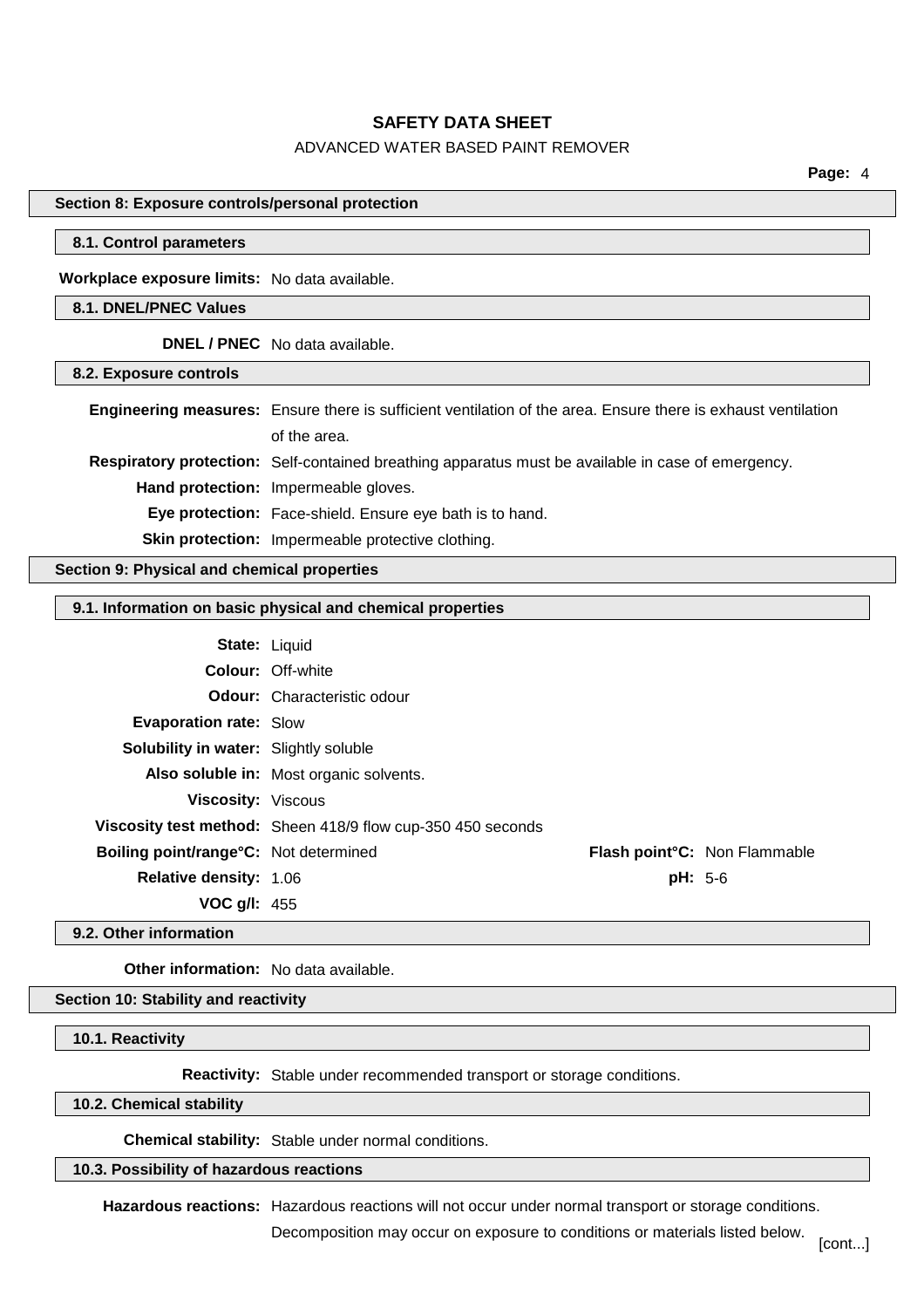# ADVANCED WATER BASED PAINT REMOVER

## **10.4. Conditions to avoid**

**Conditions to avoid:** Heat.

## **10.5. Incompatible materials**

**Materials to avoid:** Strong oxidising agents. Strong acids.

# **10.6. Hazardous decomposition products**

**Haz. decomp. products:** In combustion emits toxic fumes.

#### **Section 11: Toxicological information**

## **11.1. Information on toxicological effects**

## **Relevant hazards for substance:**

| Hazard                      | <b>Route</b> | Basis              |
|-----------------------------|--------------|--------------------|
| Acute toxicity (ac. tox. 4) | ING          | Based on test data |

#### **Symptoms / routes of exposure**

**Skin contact:** There may be irritation and redness at the site of contact.

**Eye contact:** There may be irritation and redness. The eyes may water profusely.

**Ingestion:** There may be soreness and redness of the mouth and throat. Nausea and stomach pain may occur. There may be vomiting.

**Inhalation:** There may be irritation of the throat with a feeling of tightness in the chest.

**Delayed / immediate effects:** Immediate effects can be expected after short-term exposure.

## **Section 12: Ecological information**

**12.1. Toxicity**

**Ecotoxicity values:** No data available.

# **12.2. Persistence and degradability**

**Persistence and degradability:** Biodegradable.

**12.3. Bioaccumulative potential**

**Bioaccumulative potential:** No bioaccumulation potential.

**12.4. Mobility in soil**

**Mobility:** Readily absorbed into soil.

## **12.5. Results of PBT and vPvB assessment**

**PBT identification:** This product is not identified as a PBT substance.

# **12.6. Other adverse effects**

**Other adverse effects:** Negligible ecotoxicity.